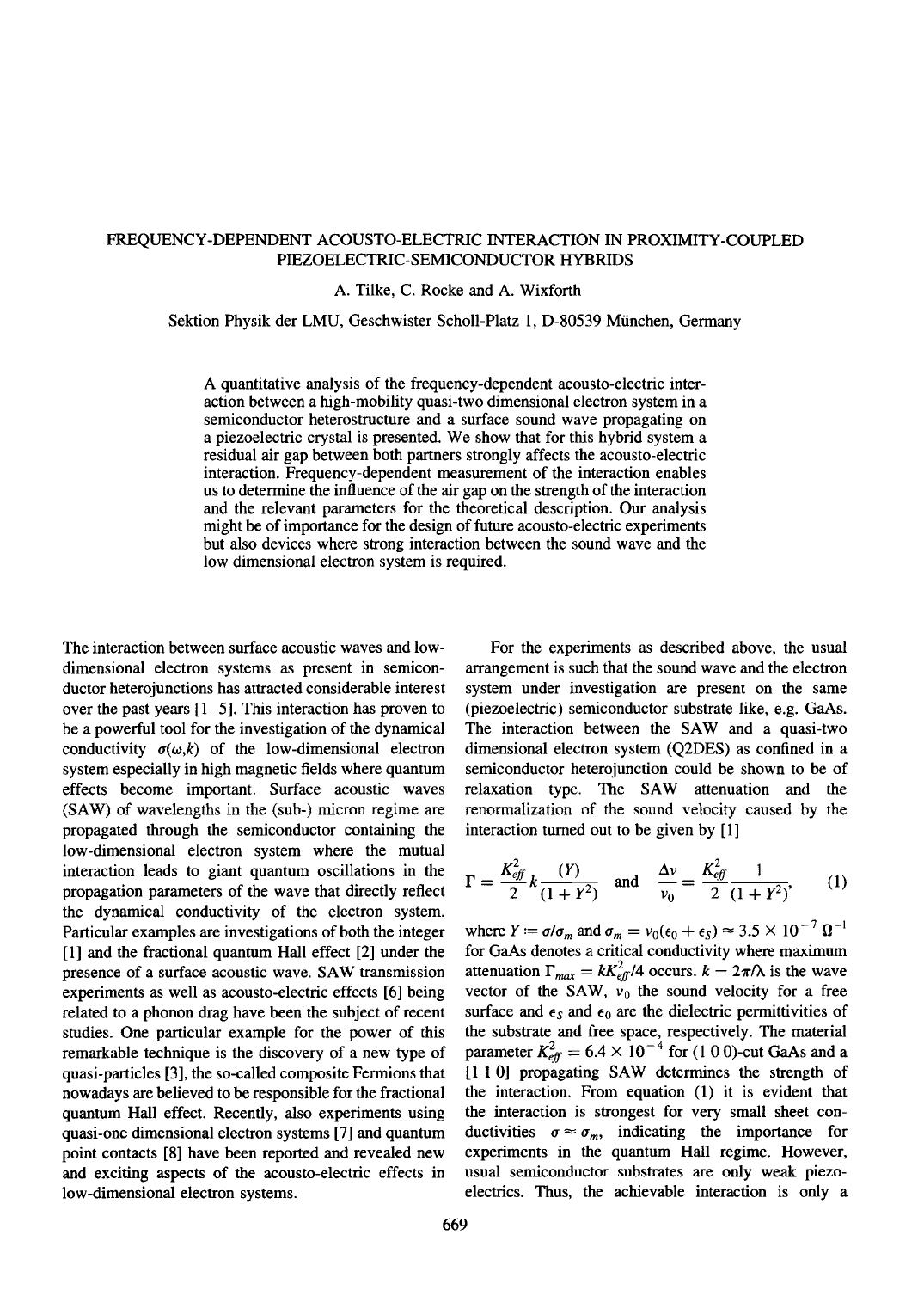weak effect and a piezoelectric substrate with considerably higher  $K_{\text{eff}}^2$  would be desired for strong interaction between the sound wave and the electron system.

As pointed out earlier, this acousto-electric interaction is also a valuable tool for the non-destructive and contactless characterization of a semiconductor sample using a proximity coupling scheme as described in  $[9, 10]$ . One such system is for instance  $(YZ-cut)$  $LiNbO<sub>3</sub>$ , which provides an electro-mechanical coupling coefficient  $K_{\text{eff}}^2 = 0.048$  and thus bringing the strength of the interaction into even technologically interesting regions. The major problem, however, using the proximity coupling technique is the existence of a residual air gap between the piezoelectric and the semiconductor heterojunction under investigation.

Here, we would like to present our recent investigations regarding the influence of such a residual air gap on the strength of the interaction and the relevant parameters that are important for its description. For this purpose, we used a state-of-the-art multi-frequency SAW delay line on  $(YZ$ -cut) LiNbO<sub>3</sub> substrates on which a pair of split-4 interdigital transducers [11, 121 provided a whole set of operating frequencies between  $f = 100$  MHz and  $f = 2.35$  GHz on the same sample. Both GaAs/Al<sub>r</sub>Ga<sub>1-r</sub>As (sample B) as well as AlSb/InAs/AlSb (samples A and C) semiconductor structures containing high-mobility Q2DES are pressed face down on the piezoelectric to study the interaction in this sandwich system. As the technique described works on most semiconductor structures, a detailed description of the systems examined is omitted here for the sake of clarity. Experimentally, the sandwich is located in the center of a superconducting solenoid providing magnetic fields up to  $B = 15$  Tesla at low temperatures  $T \ge 2$  K. Short RF pulses ( $\tau \approx 1 \mu s$ ) at the desired operating frequency are supplied to one of the transducers and the transmitted SAW signal as a function of the applied magnetic field is analyzed in terms of intensity and sound velocity as described in detail in [l] using standard boxcar techniques.

In Fig. 1, we depict a set of experimentally obtained transmission spectra for different SAW frequencies as a function of the magnetic field. Clearly, the above mentioned giant quantum oscillations reflecting the Shubnikov-de Haas oscillations of the magneto conductivity  $\sigma_{rr}(B)$  are observed. A characteristic fingerprint of the interaction between SAW and Q2DES is the splitting of the quantum oscillations at high magnetic fields [I]. Such a splitting arises whenever the magneto conductivity  $\sigma_{xx}(B)$  falls below the value of  $\sigma_m$ , i.e. in the regime of the quantized Hall effect. The major observation in Fig. I is that this splitting of the high-field



Fig. 1. Typical SAW transmission experiments for a heterostructure sample (sample B) in a magnetic field using the proximity coupling scheme and different frequencies. Giant quantum oscillations of the SAW intensity reflect the Shubnikov-de Haas oscillations of the diagonal magnetoconductivity  $\sigma_{xx}$  [1]. Both the maximum attenuation  $\Gamma_{max}$  as well as the critical conductivity  $\sigma_m$  decrease with increasing frequency.

oscillations decreases with increasing frequency. At the same time the maximum attenuation which occurs when  $\sigma_{xx}(B) = \sigma_m$  decreases with increasing frequency. The characteristic lineshape can be well described using equation (1) only if one takes into account a sandwich-specific coupling constant  $\tilde{K}_{\text{eff}}^2$  and a modified critical conductivity  $\tilde{\sigma}_m$ . Both quantities should obviously depend on the frequency or more specifically on the product *kd* where *d* is the width of the air gap. This dependence is caused by the fact that the timevarying electric fields accompanying the SAW at the speed of sound decay exponentially with the distance from the surface on which the wave propagates. As the piezoelectric and the semiconductor under consideration are usually acoustically mismatched, no wave is propagating on the semiconductor. This fact makes the theoretical description quite straightforward. As has been pointed out earlier by Schenstrom et *al. [lo]* and more recently by Drichko  $et$  al. [13], the frequency dependence of both quantities  $\tilde{\sigma}_m$  and  $\tilde{K}_{\text{eff}}^2$  can be calculated analytically if one uses some of the above simplifying approximations. The critical conductivity  $\tilde{\sigma}_m$ results in

$$
\tilde{\sigma}_m(k, d) =
$$
\n
$$
v_0 \frac{(\epsilon_2 + \epsilon_0)(\epsilon_1 + \epsilon_0) - (\epsilon_1 - \epsilon_0)(\epsilon_2 - \epsilon_0) e^{-2kd}}{(\epsilon_1 + \epsilon_0) - (\epsilon_1 - \epsilon_0) e^{-2kd}},
$$
\n(2)

where  $\epsilon_1$  and  $\epsilon_2$  are the dielectric constants of the piezoelectric substrate and the semiconductor, respectively.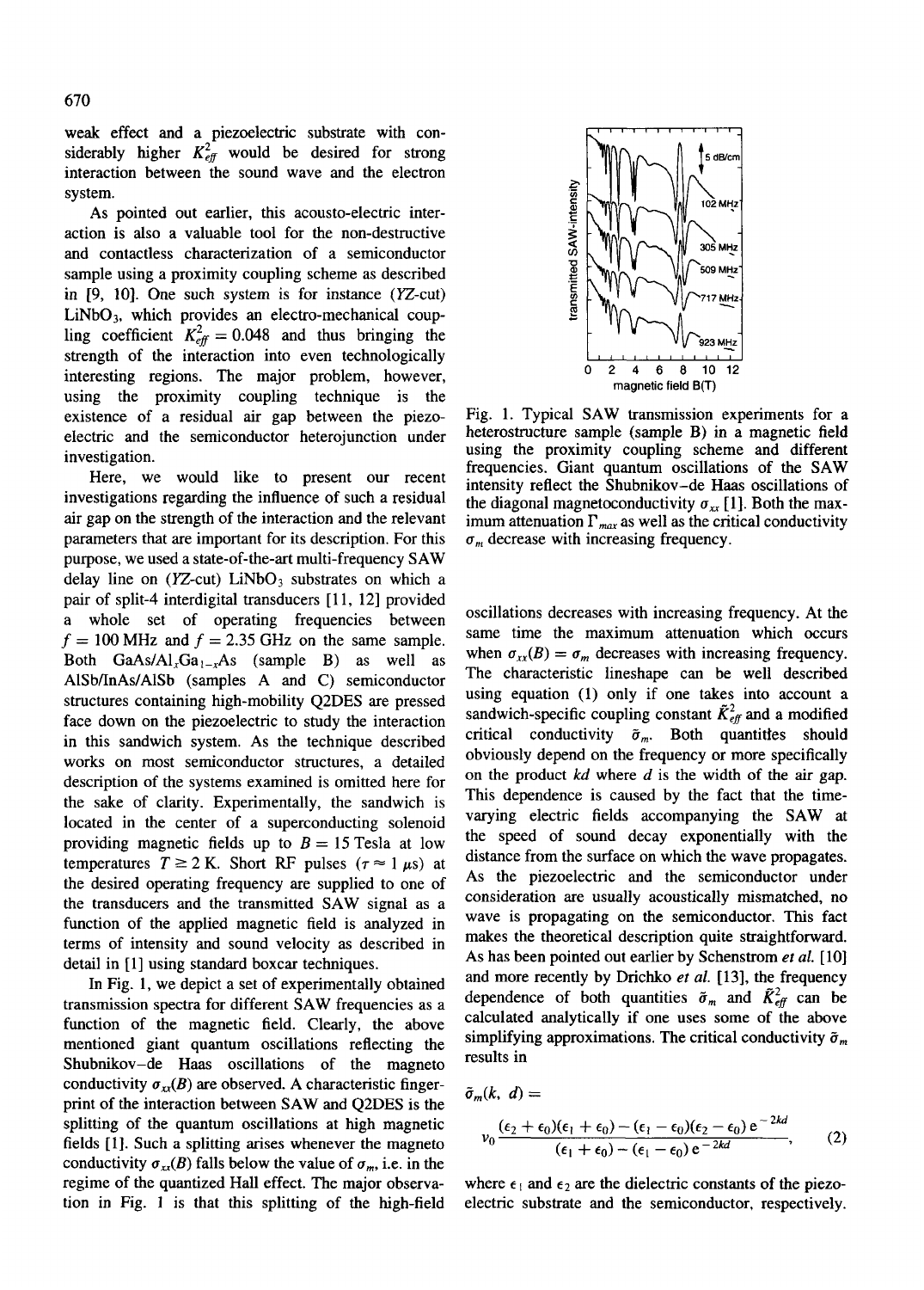The effective coupling constant  $\tilde{K}^2_{\text{eff}}$  can be expressed by the experimentally observable maximum attenuation

$$
\Gamma_{max}(k, d) = \frac{K_{\text{eff}}^2 k \epsilon_0^2 \epsilon_1^+ e^{-2kd}}{[\epsilon_1^+ \epsilon_2^+ - \epsilon_1^- \epsilon_2^- e^{-2kd}] [\epsilon_1^+ - \epsilon_1^- e^{-2kd}]}
$$
\n(3)

Here, the abbreviation  $\epsilon_n^{+/-} := (\epsilon_n \pm \epsilon_0)$  has been used. Both quantities (2) and (3) depend exponentially on the parameter *kd* and on a properly averaged dielectri constant as indicated by  $\epsilon_n^{\tau\tau} := (\epsilon_n \pm \epsilon_0)$ .

In Fig. 2, we plot the results of equation (2) for  $\tilde{\sigma}_m$ and for  $\Gamma_{max}$  according to equation (3). The initial increase of  $\Gamma_{max}$  at low frequencies is caused by the proportionality of the attenuation and the SAW wave vector [cf. Equation (1)]. For higher frequencies, however, the exponential influence of the air gap gains importance which finally leads to a strong decrease of the maximum attenuation  $\Gamma_{max}$ . As  $\Gamma_{max}$  in a sense determines the maximum achievable interaction strength, this quantity is very useful for the estimate of potential experimental or device applications.

From our measurement of both  $\tilde{\sigma}_m$  and  $\Gamma_{max}$  at different frequencies for the same cooling cycle and sample configuration, we are now able to deduce the size of the residual air gap of the specific experiment. In Fig. 3(a), we show the result of such an evaluation for

three different sandwich systems. For the sake of this experiment, no special care was taken to reproduce a specific air gap for the three configurations. According to equation (3), we plot the expected relative maximum attenuation as a function of the size of the air gap for different frequencies (solid lines) together with the actual measurements for different frequencies and the three different samples (dashed lines). To be able to compare the results, all theoretical lines have been normalized to the one at  $f = 102$  MHz. The crossing point (symbols) of the dashed and the corresponding solid lines indicates the average gap size for a given sandwich system. For high frequencies this gap size seems to be slightly smaller than for lower frequencies which we take as an indication that we are only able to determine an average size of the gap and for high frequencies the regions of the active sample area with small gaps contribute significantly to the interaction. Using this given gap size, the experimentally obtained maximum attenuation is well described by equation (3) over the whole accessible frequency range as it is demonstrated in Fig. 3(b) for sample B. Also, the frequency dependence of  $\tilde{\sigma}_m$  is well described by the model as described by equation (2). Given the gap size *d* and using equation (2), we are able to reproduce (not





Fig. 2. (a) Theoretical plot of the critical conductivity  $\tilde{\sigma}_m$ where maximum attenuation occurs as a function of the product *kd.*  $k = 2\pi f/v_0$  denotes the SAW wave vector and *d the* size of the residual air gap. (b) Maximum attentuation  $\Gamma_{max}(k, d)$  for a given air gap as a function of the frequency. For high frequencies  $\Gamma_{max}(k, d)$ decreases according to the model calculation.

Fig. 3. (a) Experimentally obtained normalized maximum attenuation  $\Gamma_{max}$  (symbols) for three different frequencies and three different samples together with the theoretical predictions (solid lines). Comparison of theory and experiment results in the average size of the air gap for a given experiment (dashed lines). (b) Given the air gap of  $d = 0.4 \mu m$  for sample B (a), the behavior of the experimentally obtained maximum attenuation as a function of frequency is well described by the model.